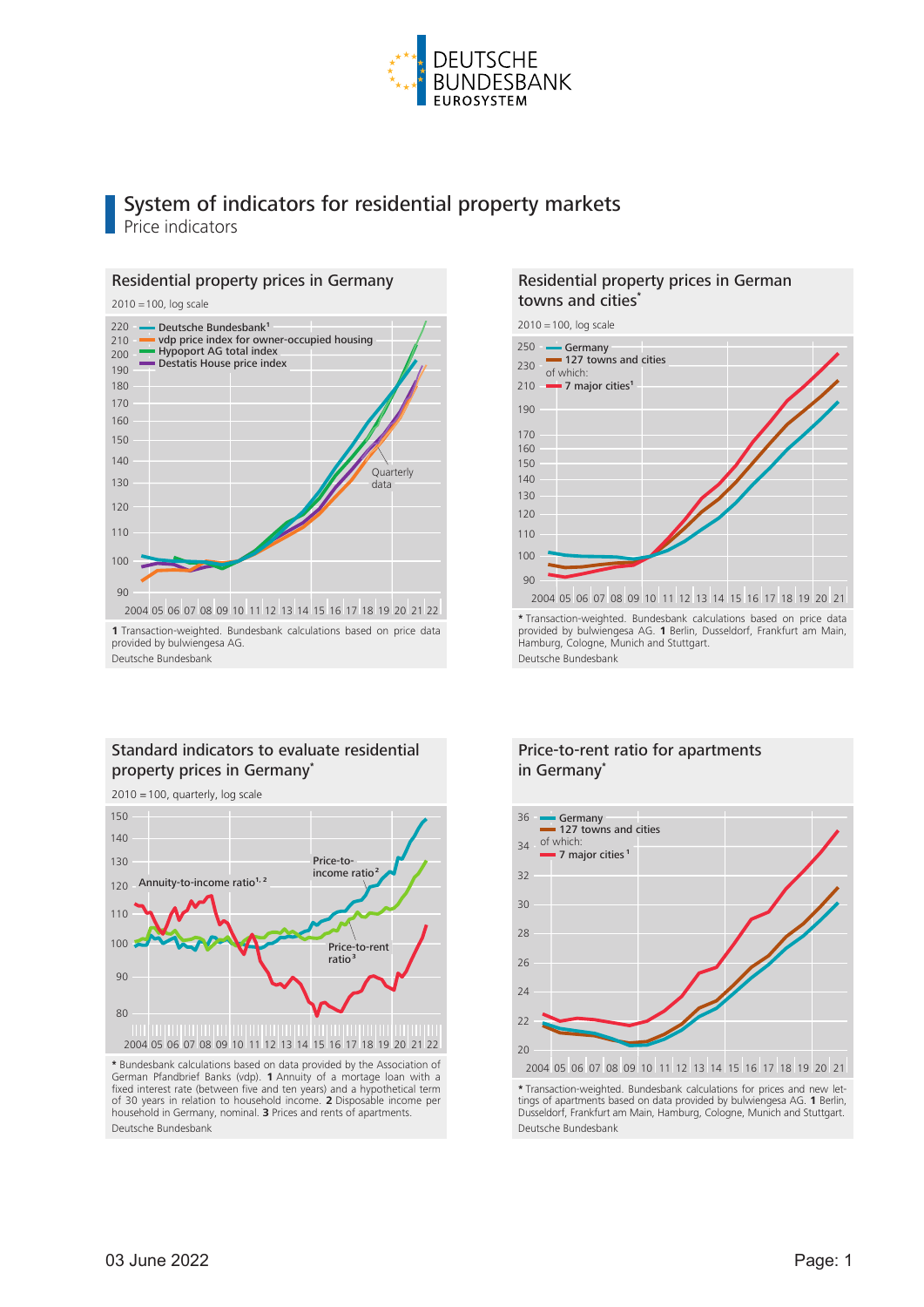

## System of indicators for residential property markets Price indicators



Deutsche Bundesbank

# Rents for apartments in Germany



**1** Transaction-weighted. Bundesbank calculations based on data provided by bulwiengesa AG. **2** Berlin, Dusseldorf, Frankfurt am Main, Hamburg, Cologne, Munich and Stuttgart. **3** Source: Bundesbank calculations based on data provided by Federals Statistical Office (Destatis), to some extent including new lettings. Deutsche Bundesbank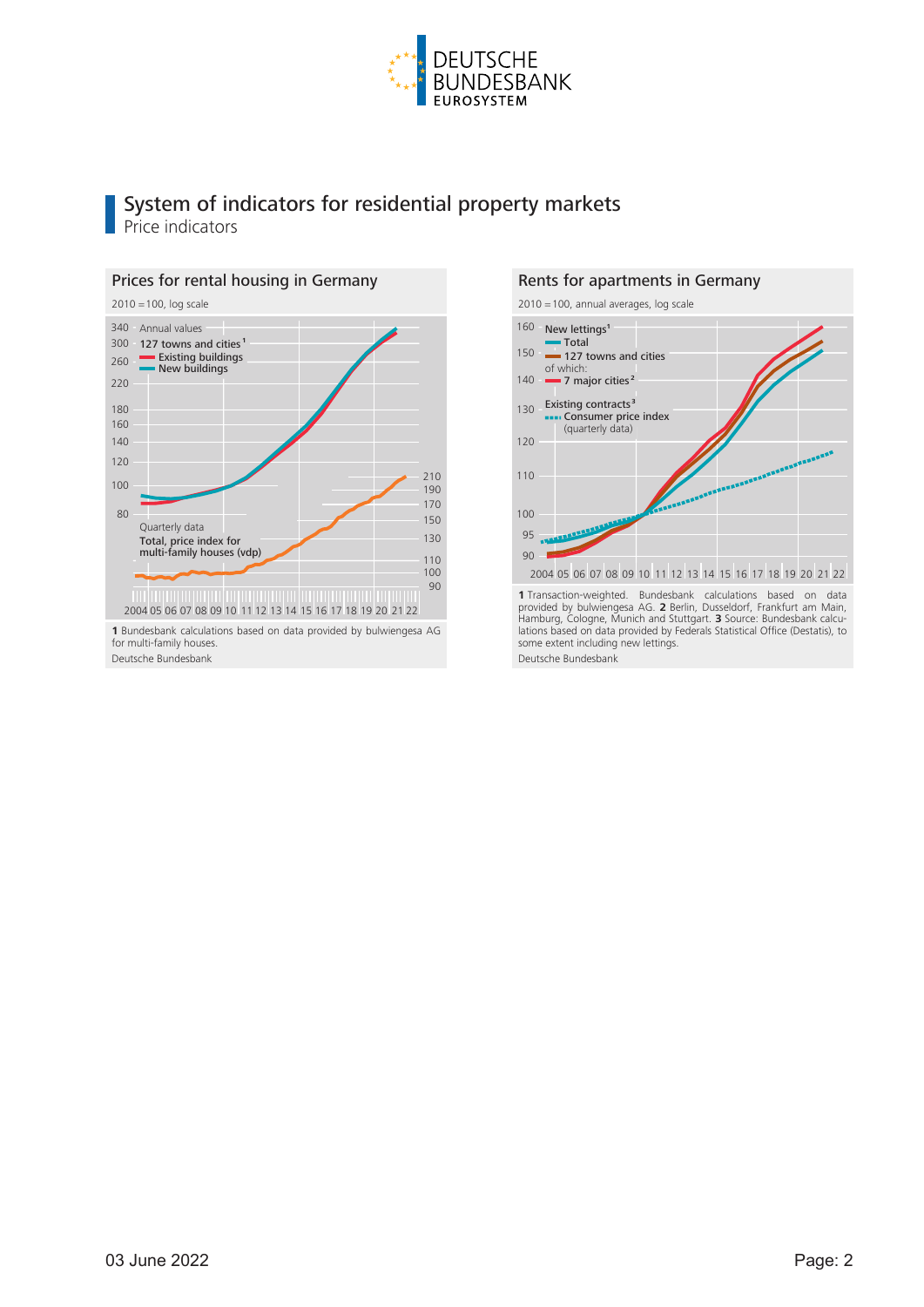

# System of indicators for residential property markets

Financial indicators

#### Dynamics in domestic banks' loans for house purchase**\***

Year-on-year rate of change as a percentage, end-of-quarter data, seasonally and calendar adjusted



#### Changes in credit standards and interest margins**\*** on loans to households for house purchase in Germany

Source: Bank Lending Survey of the Eurosystem. **\*** For credit standards 2004 05 06 07 08 09 10 11 12 13 14 15 16 17 18 19 20 21 22 75 – 50 – 25 –  $\Omega$  $+25$  $+50$ 75 + Wider margins, Tightened standards Narrower margins, Eased standards **Margins on average loans** Margins on riskier loans Credit standards Forecast of credit standards Net percentage

(margins): difference between the number of respondents reporting<br>"tightened considerably" and "tightened somewhat" ("widened consider-<br>ably" and "widened somewhat") and the number of respondents report-<br>ing "eased somewha and "narrowed considerably") as a percentage of the responses given. Deutsche Bundesbank

#### Stock of domestic banks' loans for house purchase

As a percentage of GDP, seasonally and calendar adjusted



Deutsche Bundesbank

## Debt of households in Germany**\***



til 1998 according to ESA 1995; from 1999 according to ESA 2010. **\*** Loans to private households and private non-profit institutions, annual average. **1** Four-quarter moving sum. Deutsche Bundesbank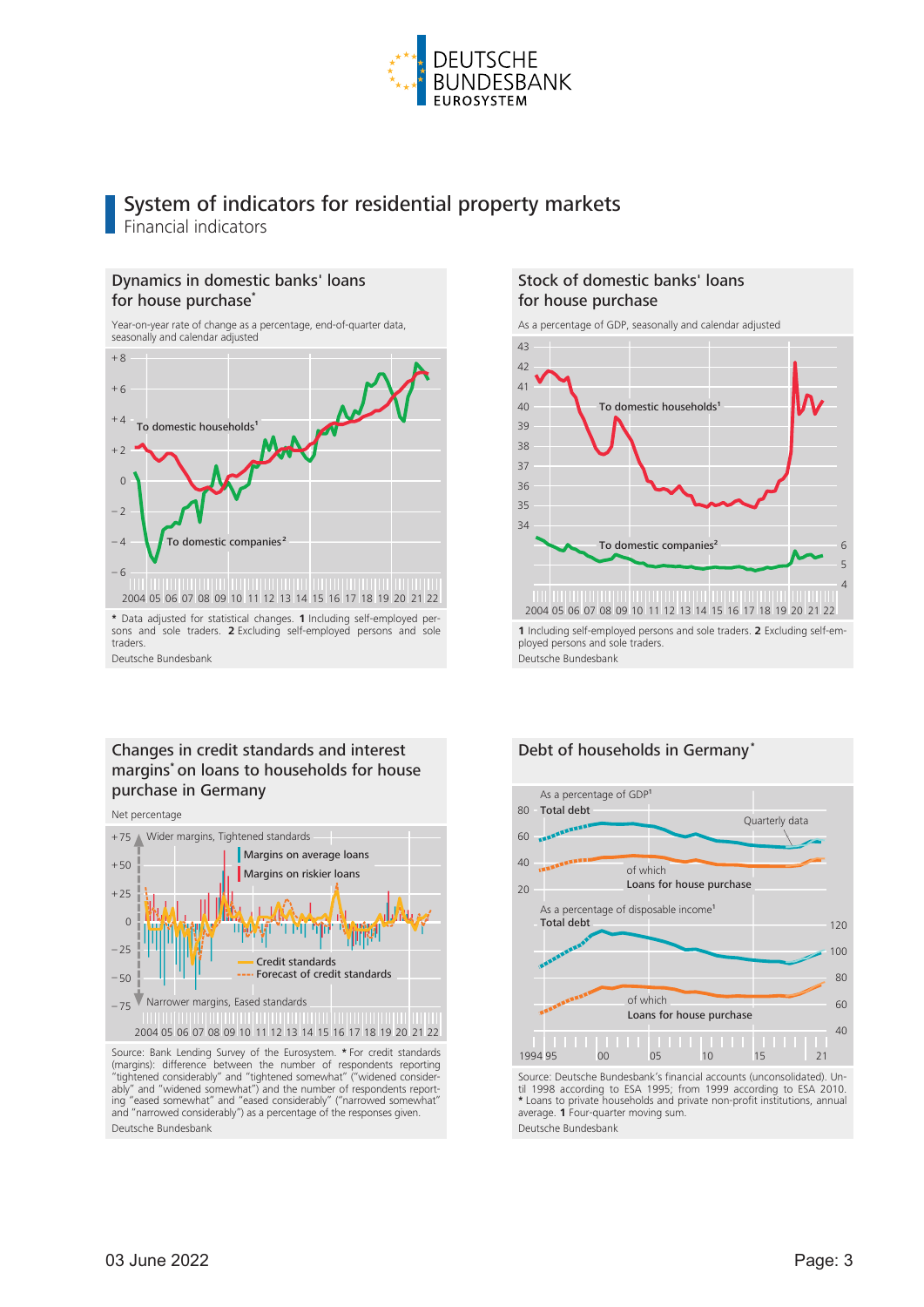

# System of indicators for residential property markets

Financial indicators

#### Interest payments on loans to households in Germany for house purchase**\***



Deutsche Bundesbank

#### Fixed interest periods for loans to households in Germany for house purchase **\***

As a percentage With an initial fixed interest rate ... ... over 5 years and up to 10 years  $of over 10<sub>y</sub>$  $30$ 40 50  $60$ 70 80 90 100

over 1 year and up to 5 years 20 10 . floating rate or up to 1 year 0 <u>monomulumomumu</u> 2004 05 06 07 08 09 10 11 12 13 14 15 16 17 18 19 20 21 22

**\*** Calculated as domestic banks' volume of new business with respective rate fixation periods as a share of total new business (also including extensions). Deutsche Bundesbank

Interest rates on loans to households in Germany for house purchase **\***



fixation of over 5 years and up to 10 years and the interest rate with an initial rate fixation of over 1 year and up to 5 years. Deutsche Bundesbank